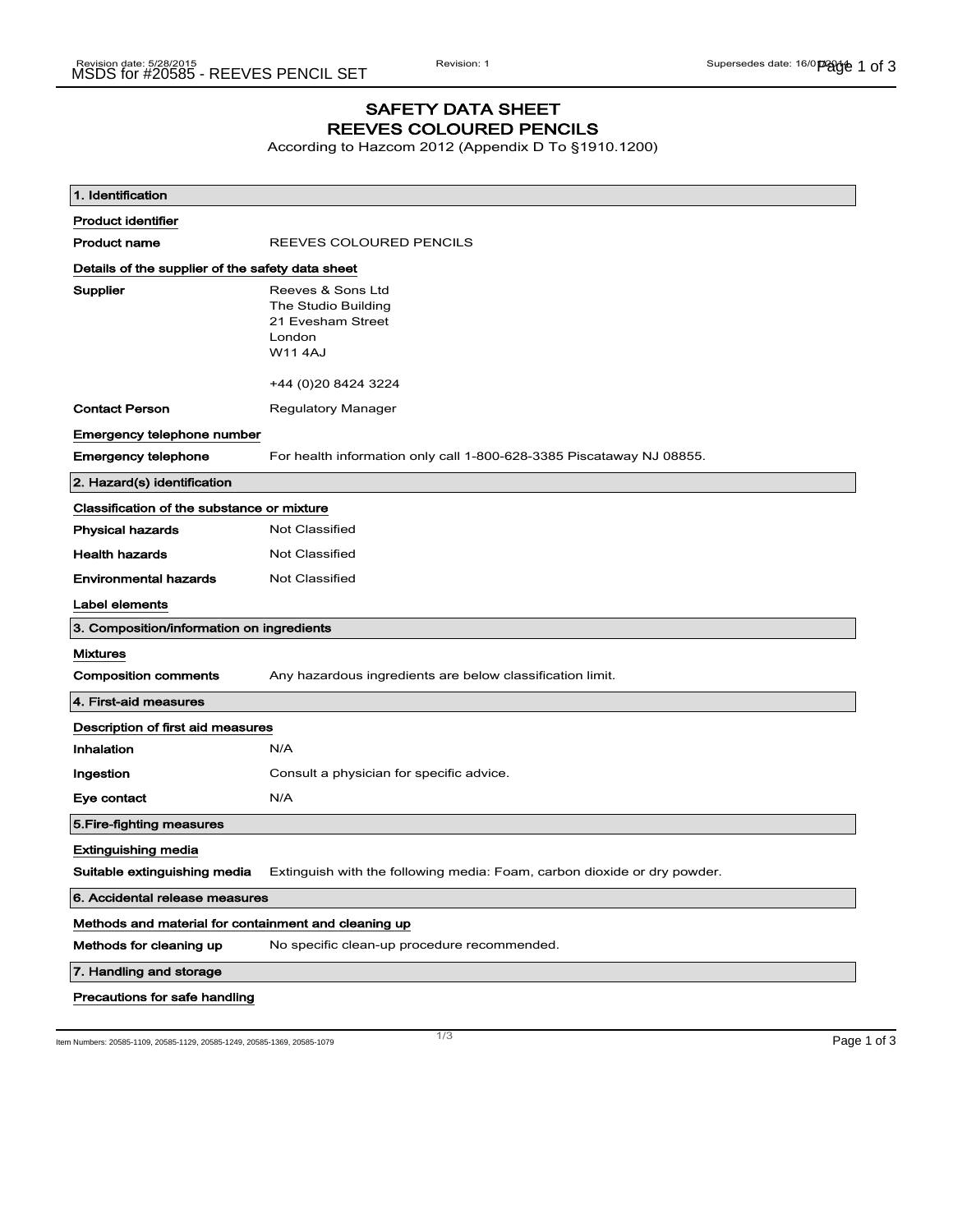## REEVES COLOURED PENCILS

| Usage precautions                                            | No specific recommendations.                                   |  |
|--------------------------------------------------------------|----------------------------------------------------------------|--|
| Conditions for safe storage, including any incompatibilities |                                                                |  |
| Storage precautions                                          | Store in a cool and well-ventilated place. Keep container dry. |  |
| 8. Exposure Controls/personal protection                     |                                                                |  |
| <b>Control parameters</b>                                    |                                                                |  |
| Occupational exposure limits                                 |                                                                |  |
| Ingredient comments                                          | No exposure limits known for ingredient(s).                    |  |
| <b>Exposure controls</b>                                     |                                                                |  |
| Appropriate engineering<br>controls                          | No specific ventilation requirements.                          |  |
| Eye/face protection                                          | Not relevant.                                                  |  |
| <b>Hand protection</b>                                       | No specific hand protection noted.                             |  |
| Other skin and body<br>protection                            | No specific recommendations                                    |  |
| 9. Physical and Chemical Properties                          |                                                                |  |
| Information on basic physical and chemical properties        |                                                                |  |
| Appearance                                                   | Solid Sticks.                                                  |  |
| Color                                                        | Various colors.                                                |  |
| Odor                                                         | Odorless.                                                      |  |
| Initial boiling point and range                              | $n/a$ °C $\omega$                                              |  |
| Vapour density                                               | n/a                                                            |  |
| 10. Stability and reactivity                                 |                                                                |  |
| Stability                                                    | Stable at normal ambient temperatures.                         |  |
| Conditions to avoid                                          | Avoid excessive heat for prolonged periods of time.            |  |
| Hazardous decomposition<br>products                          | Fire creates: Carbon monoxide (CO). Carbon dioxide (CO2).      |  |
| 11. Toxicological information                                |                                                                |  |
| Information on toxicological effects                         |                                                                |  |
| Acute and chronic health<br>hazards                          | No specific health hazards known.                              |  |
| 12. Ecological Information                                   |                                                                |  |
| Ecotoxicity                                                  | Not regarded as dangerous for the environment.                 |  |
| 13. Disposal considerations                                  |                                                                |  |
| Waste treatment methods                                      |                                                                |  |

Item Numbers: 20585-1109, 20585-1129, 20585-1249, 20585-1369, 20585-1079 2/3